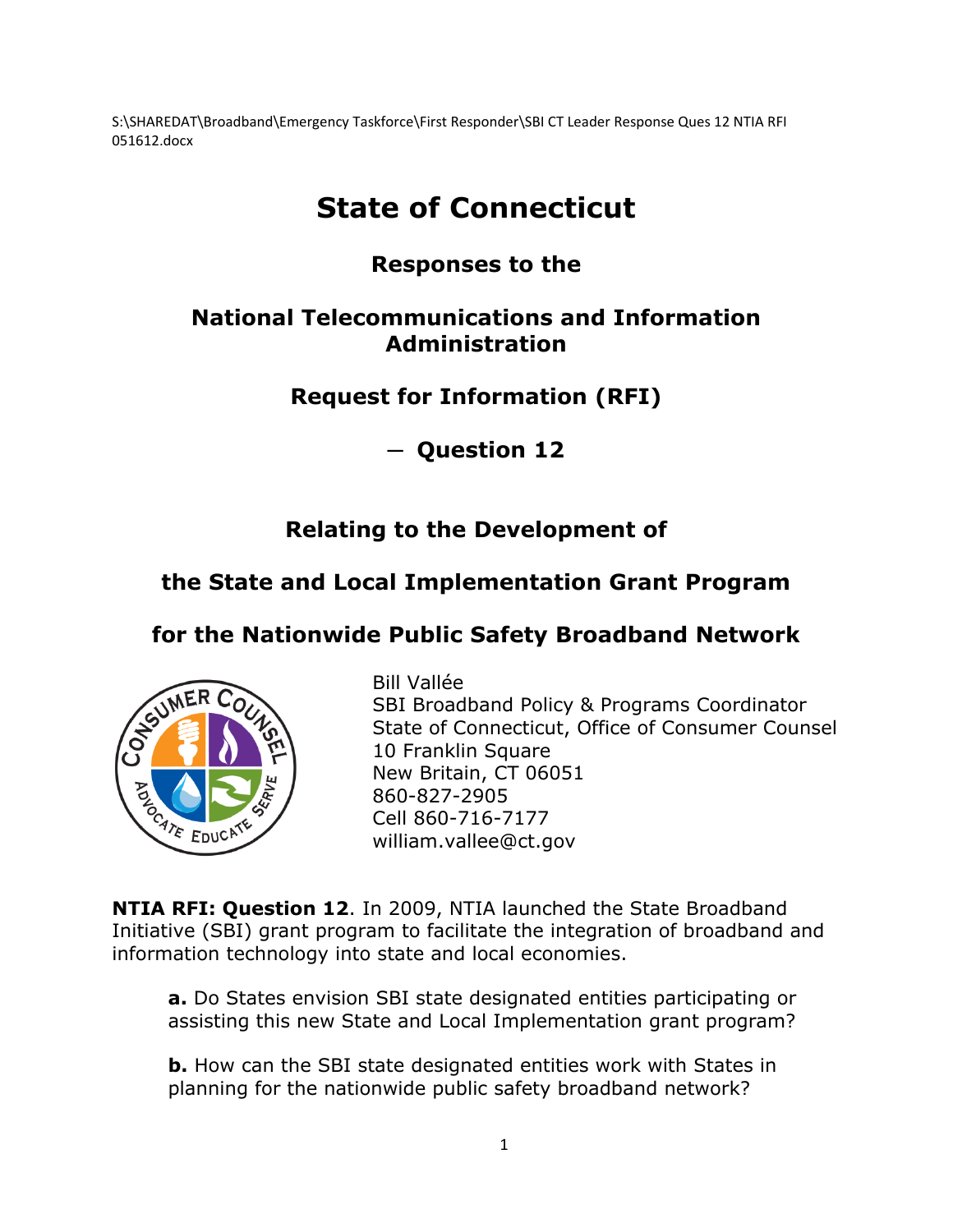**Introduction**: On February 22, 2012, President Obama signed into law H.R.3630, the *"Middle Class Tax Relief and Job Creation Act of 2012,*" including Title VI, entitled "Public Safety Communications and Electromagnetic Spectrum Auctions." $1$  The bill included provisions to fund and govern a Nationwide Public Safety Broadband Network (NPSBN) and is the result of a collective effort to reallocate the D block, and sets aside funding to create a governance structure for this new network. $2$ 

The National Telecommunications and Information Administration (NTIA) issued a Request for Information (RFI) seeking public comment on various issues relating to the development of the State and Local Implementation grant program.<sup>3</sup>

The NTIA must establish the State and Local Implementation grant program pursuant to the *Middle Class Tax Relief and Job Creation Act of 2012* to assist state and local governments in planning for a single, nationwide interoperable public safety broadband network based on a single, national network architecture, the new "First Responder Network Authority" (FirstNet), an independent authority within NTIA. NTIA intends to use the input from this process to inform the development of programmatic requirements to govern the state and local planning grants program.

 $\overline{a}$  $1$  Following the terrorist attacks on September 11, 2001, the 9/11 Commission recommended the establishment of a nationwide, interoperable public safety communications network to resolve communications challenges faced by emergency responders. For the past decade, public safety worked with State and local government officials, the Federal government, and Members of Congress to amass support for a nationwide network.

 $2$  The bill:

Reallocates the 700 MHz D Block spectrum to public safety;

Authorizes the Federal Communications Commission (FCC) to conduct incentive auctions to raise \$7 billion for building and managing the Nationwide Public Safety Broadband Network;

Ensures access to the network for Federal, State, and local public safety and secondary users (utilities, critical infrastructure providers); and

Establishes a new entity within the NTIA to oversee planning, construction, and operation of the nationwide network, known as the First Responders Network Authority (FirstNet).

 $3$  Department Of Commerce, National Telecommunications and Information Administration, Request for Information: Development of the State and Local Implementation Grant Program for the Nationwide Public Safety Broadband Network, [Docket No: 120509050–1050–01], RIN 0660–XC001, Federal Register /Vol. 77, No. 95 /Wednesday, May 16, 2012 /Notices **28857.**

**[http://www.ntia.doc.gov/files/ntia/publications/public\\_safety\\_rfi\\_05162](http://www.ntia.doc.gov/files/ntia/publications/public_safety_rfi_05162012.pdf) [012.pdf](http://www.ntia.doc.gov/files/ntia/publications/public_safety_rfi_05162012.pdf)**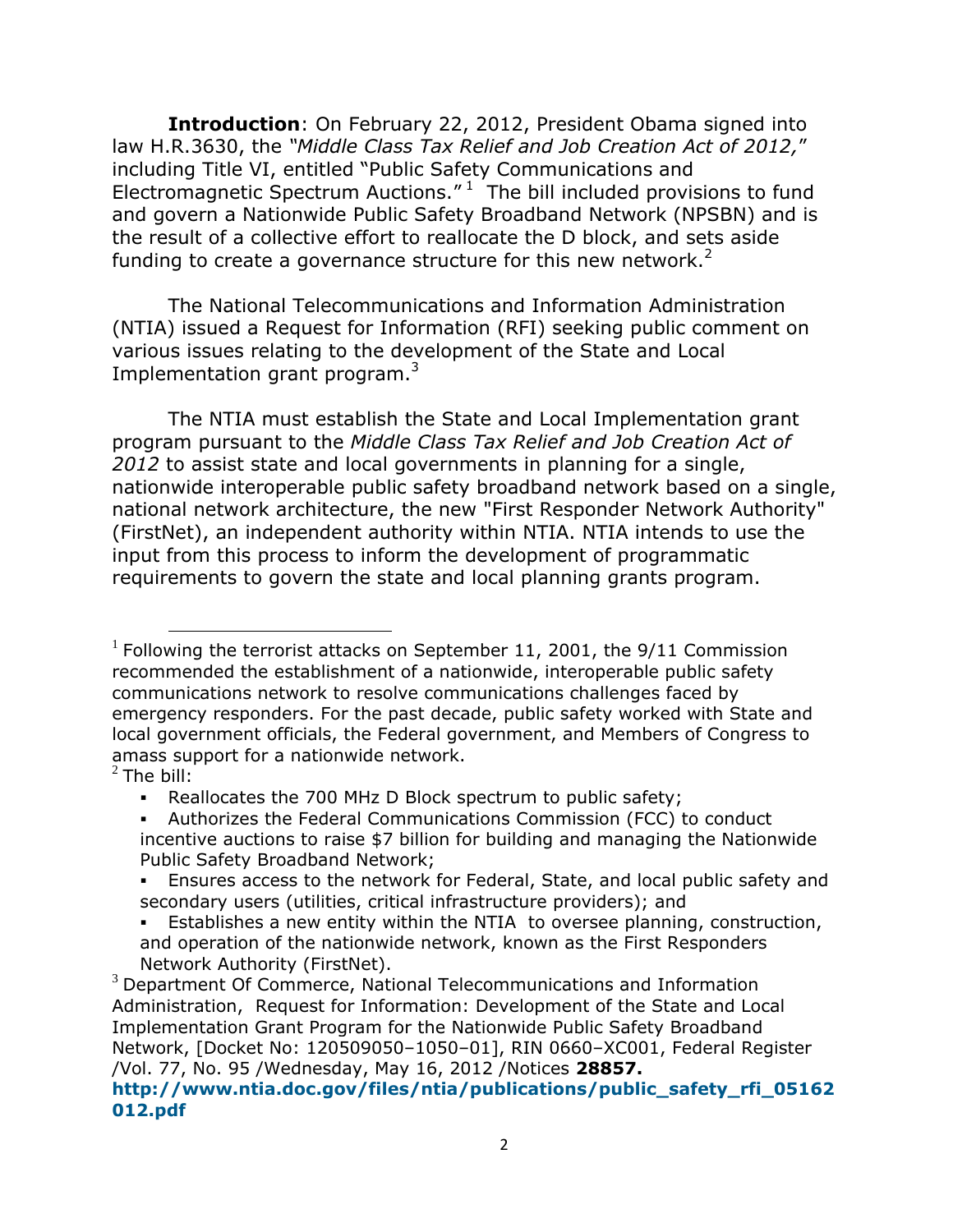**NTIA RFI: Question 12**. In 2009, NTIA launched the State Broadband Initiative (SBI) grant program to facilitate the integration of broadband and information technology into state and local economies.

#### **a. Do States envision SBI state designated entities participating or assisting this new State and Local Implementation grant program?**

#### **State of Connecticut Response to Q. 12 (a):**

**Yes.** Connecticut envisions that its state designated SBI Broadband Coordinator will participate and assisting in the development of the NTIA State and Local Implementation grant program.

In 2009, NTIA launched the State Broadband Initiative (SBI) grant program to facilitate the integration of broadband and information technology into state and local economies. $4\,$  The author of these state of Connecticut responses to Question 12 is the Connecticut Broadband Policy and Programs Coordinator (SBI Broadband Coordinator), State ARRA Broadband Stimulus Office, dedicated to the program management of the ARRA broadband grant program State Broadband Capacity Building.<sup>5</sup> This position is federally funded to help the state identify and support opportunities for increased collaboration amongst various state agencies and statewide councils as it relates to the creation and promotion of broadband policies.

The SBI Broadband Coordinator works with other state agencies and private entities to help establish a network of agencies, businesses, and organizations that can work cooperatively to create programs intended to accelerate broadband access and adoption. This state program has successfully progressed since the SBI grant award in January 2010. The Coordinator's activities included assisting in organizing and drafting the

#### **<http://www2.ntia.doc.gov/SBDD>**

 $4$  NTIA's State Broadband Initiative (SBI) implements the joint purposes of the Recovery Act and the Broadband Data Improvement Act, which envisioned a comprehensive program, led by state entities or non-profit organizations working at their direction, to facilitate the integration of broadband and information technology into state and local economies.

<sup>&</sup>lt;sup>5</sup> Department Of Commerce, National Telecommunications and Information Administration (NTIA), State Broadband Data and Development Grant Program; NTIA Grant = RIN 0660-ZA29, Grantee : The State of Connecticut, Department of Public Utility Control (now Public Utilities Regulatory Authority).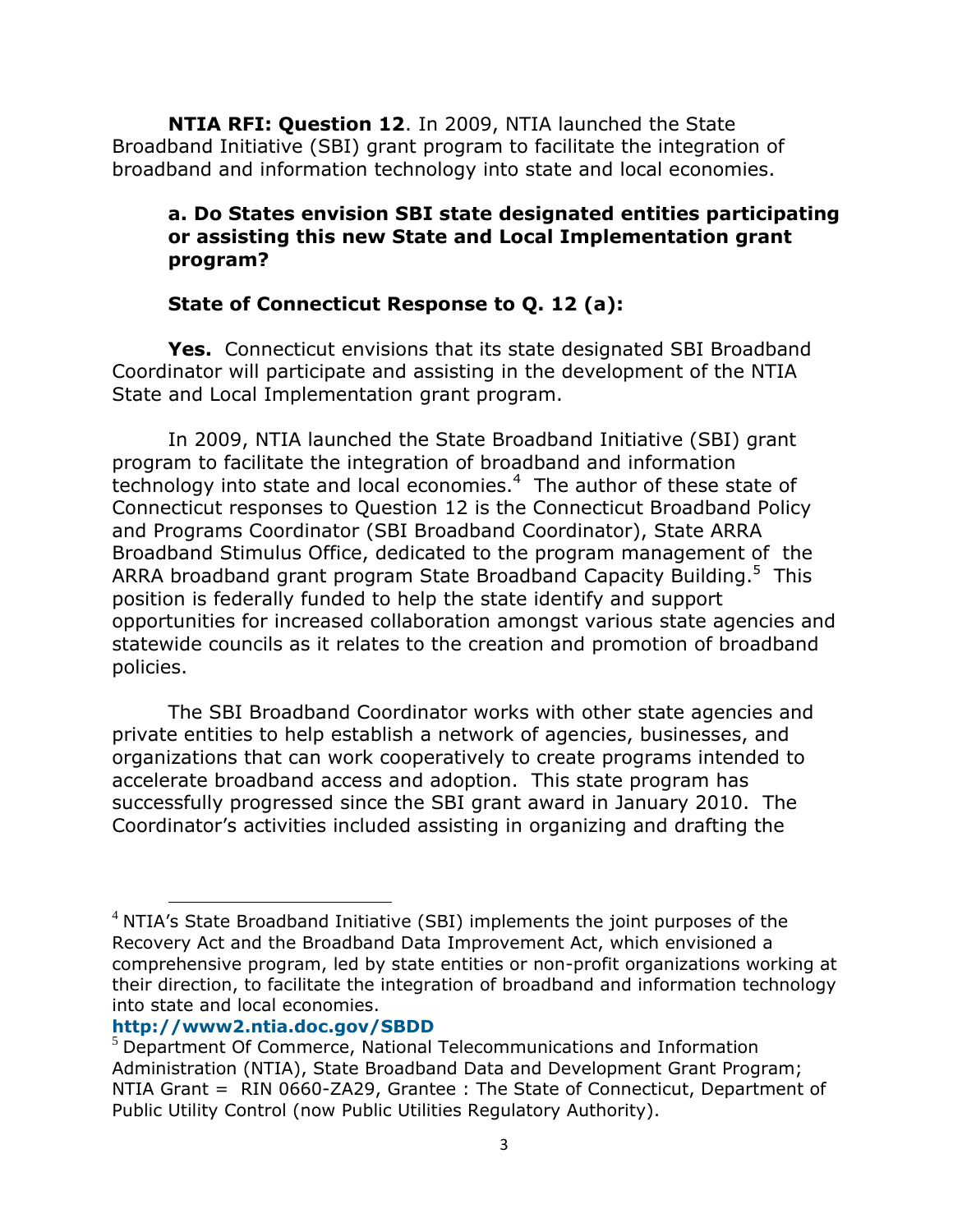successful application to the BTOP program for public safety infrastructure financial assistance, a project that is proceeding on schedule at this time.<sup>6</sup>

The state has used the federal NTIA SBI funding to assure that entities such as the state's public safety and homeland security agencies seeking advice or counsel regarding the state's activities in implementing expansion of broadband access will have the benefit of a single-point of contact through a dedicated state manager with expertise in broadband enhancement activities. Thus, the SBI Broadband Coordinator has already become involved in the statewide coordination of resources, to establish or strengthen governance, and address interoperability gaps in association with the state's Statewide Interoperability Coordinator (SWIC).

Thus, there already exists in Connecticut a sharp focus for interagency coordinating activities at the state level, supporting intragovernmental activities across the state, including development of streamlined permitting processes, coordination of local government officials leading broadband access and adoption efforts, and support of sectorspecific coordination efforts such as will be required in the NTIA State and Local Implementation grant program.

**NTIA RFI: Question 12**. In 2009, NTIA launched the State Broadband Initiative (SBI) grant program to facilitate the integration of broadband and information technology into state and local economies.

#### **b. How can the SBI state designated entities work with States in planning for the nationwide public safety broadband network?**

**State of Connecticut Response to Q. 12 (b):**

<sup>6</sup> BTOP Grant: Connecticut Department of Information Technology, *Access Connecticut: Expanding the State's Education and Public Safety Network*, Project Type: Comprehensive Community Infrastructure, \$94 million NTIA grant. The Access Connecticut project will deploy over 5,500 miles of new fiber infrastructure, working with the Connecticut Public Safety Services Data Network to integrate a statewide data network at more than 540 public safety facilities that serve more than 25,000 first responders. This will also help prepare the state for its transition to Next Generation 911 functionality, improving connectivity to the FBI's National Crime Information Center (NCIC) system and a wide array of security applications.

**<http://www2.ntia.doc.gov/grantee/connecticut-department-of-information-technology>**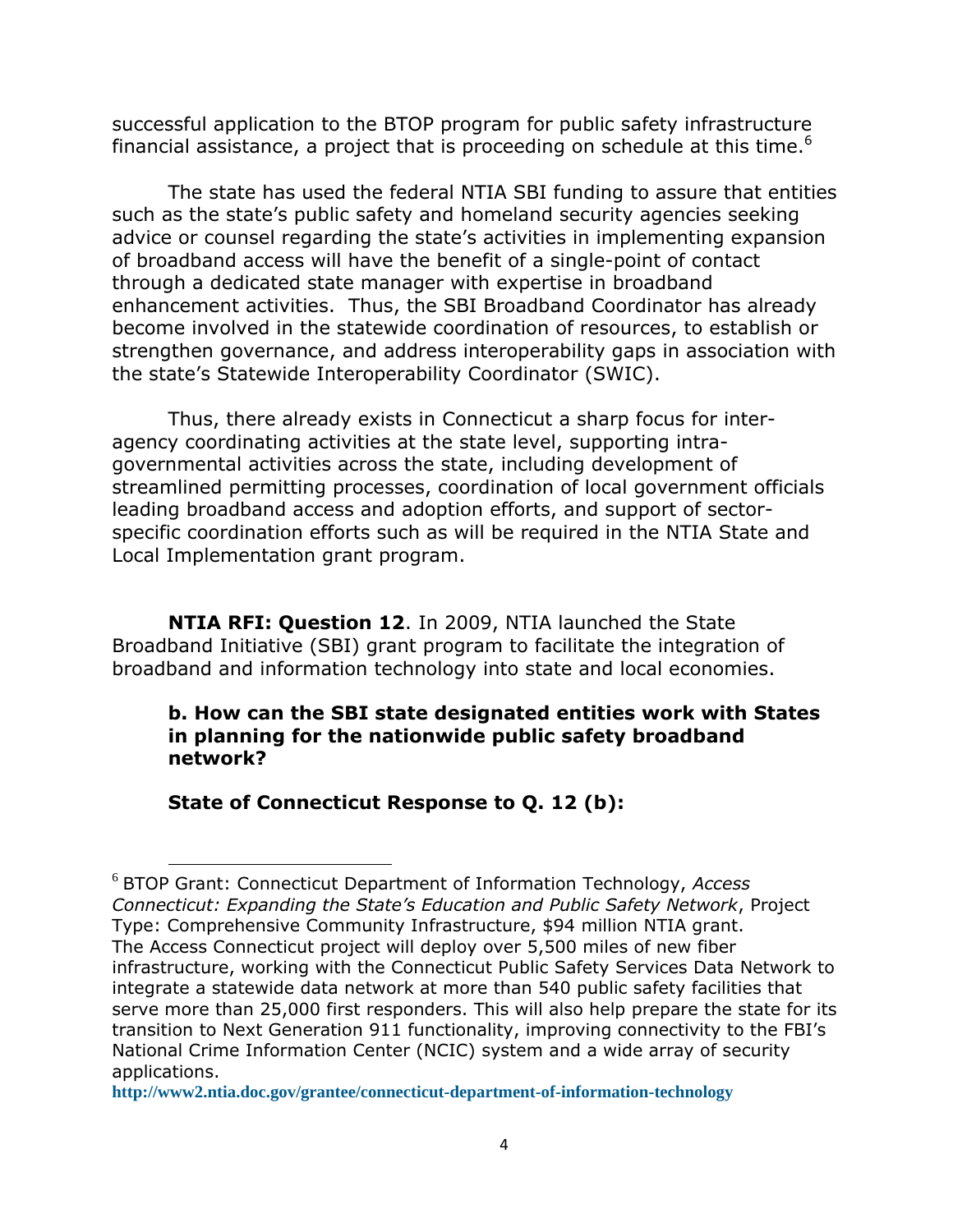Central among the public safety broadband projects already in progress in Connecticut is a focus on Public Safety Interoperability Communications, $^7$  and the SBI Broadband Coordinator has partnered with Michael Varney, Connecticut's Statewide Interoperability Coordinator (SWIC), housed in the state's Department of Emergency Services & Public Protection.

The U.S. Department of Homeland Security (DHS) Office of Emergency Communications (OEC) was created to address the communications challenges and advance emergency communications capabilities prompted by the nation's experiences on 9/11 and during Hurricane Katrina. A significant part of addressing the governance issues was the creation of Statewide Interoperability Coordinators (SWICs) to lead efforts to enhance interoperable communications within the states.

 The Connecticut SWIC has direct responsibility for pursuing the state's public safety policy goals and strategic priorities regarding statewide coordination of resources, working to establish or strengthen governance, and addressing interoperability gaps. Mr. Varney is active on the national level with statewide coordinators established in all 56 states and territories, and with each state now equipped with a Statewide Communication Interoperability Plan (SCIP) there has been significant progress in strengthening governance across the country.

The Connecticut SWIC is the optimal agency/position for the single point of contact for FirstNet implementation program administration with all grant awards recommended or coordinated through the SWIC Office.

These SWIC's efforts address such issues as:

 $7$  To provide immediate and coordinated assistance, the state's public safety workers must be able to communicate with each other in the mobile radio communication environment effectively, swiftly and securely. "Interoperability" simply refers to the ability of public safety personnel, including utility employees, to communicate by radio with staff from other agencies, on demand and in real time. Public safety agencies require three distinct types of interoperability  $-$  day-today, mutual aid, and task force. *Day-to-day interoperability* involves coordination during routine public safety operations. Interoperability is required, for example, when firefighters from around a county join forces to battle a structural fire or when neighboring law enforcement agencies must work together during a vehicular chase. *Mutual aid interoperability* involves a joint and immediate response to catastrophic accidents or natural disasters and requires tactical communications among numerous groups of public safety personnel. *Task force interoperability* involves local, state and federal agencies coming together for an extended period of time to address a public safety problem.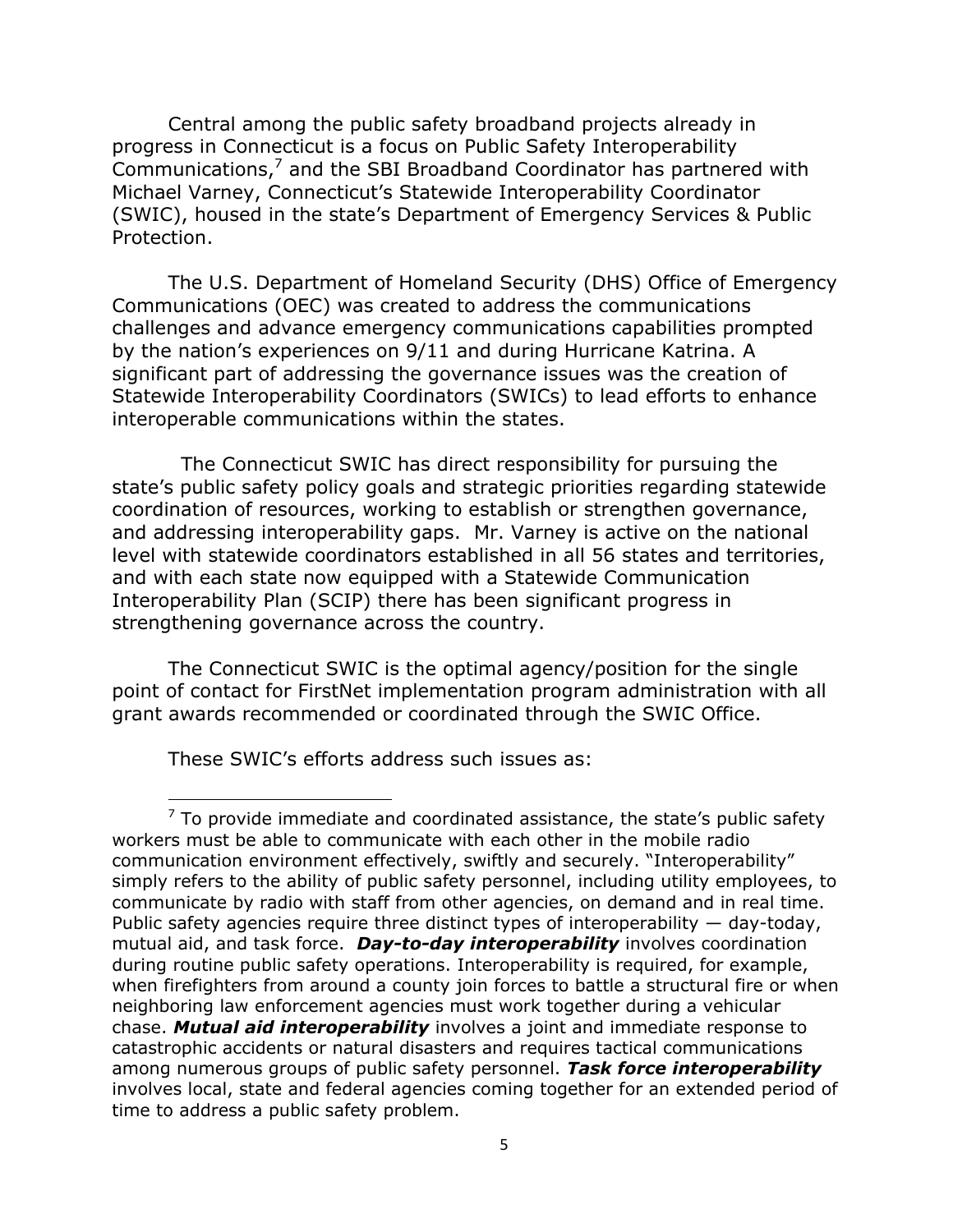- working on the public safety wireless broadband efforts;
- providing input to grant guidance and grant resource materials and the implementation of Presidential Policy Directive 8;
- working to develop and share Communication Unit (COMU) certification and recognition resources; and
- updating Statewide Interoperability Governing Body criteria.

The SWIC also addresses interstate coordination issues, and discussing initiatives such as the creation of a regional field operations guide and continuing to work with state-to-state coordination of frequency use. The SWIC is the chair of the state's Public Safety Interoperability Communications Committee which will coordinate on the NTIA State and Local Implementation grant program. The SBI Broadband Coordinator is a voting member of that Committee at the invitation of the SWIC and will provide assistance to the SWIC and the Committee throughout the application process and implementation of the NTIA State and Local Implementation grant program.

The SBI Broadband Coordinator's project included extensive survey, data collection, GIS mapping, and public policy planning and thus can immediately provide valuable information to the SWIC to jumpstart the State and Local Implementation grant program in Connecticut. The broadband coverage studies developed by the SBI program show all areas of Connecticut in terms of providers, existing infrastructure, and capacity of service, including wireless infrastructure and service capacity, thus expediting determinations of suitability and readiness.

These broadband status studies of course also reveal coverage gaps and potential locations of new infrastructure that can be used to enhance the network coverage for specific areas of the state. Once these existing and new infrastructure requirements are identified and built, these assets should be incorporated into the network's infrastructure pool after local agreements for the use of those assets are in place. Thus, these two NTIA funding projects, and other NTIA BTOP projects in Connecticut, such as the NG-911 enhancement project and the Connecticut Education Network<sup>8</sup> buildout, can

<sup>&</sup>lt;sup>8</sup> The Connecticut Education Network (CEN) connects the state's public K-12 school districts, colleges and universities, and many public libraries via a fiber optic backbone dedicated for education, research and public computing center use. The CEN provides access to the Internet, Internet2, iCONN - Connecticut's re-search engine, programming from Connecticut Public Television, and other resources targeted to students, teachers, researchers, administrators and library patrons in Connecticut.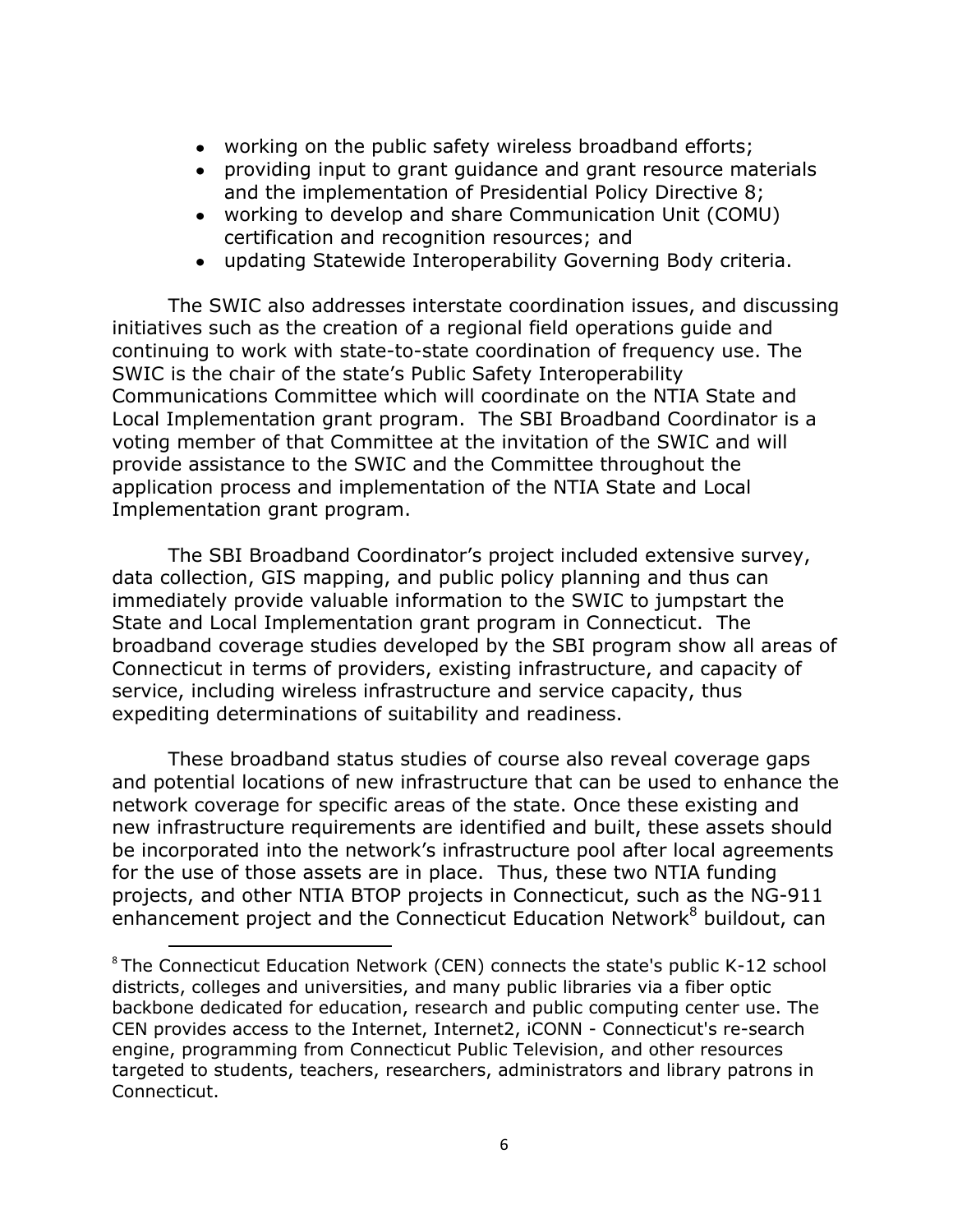consolidate the data gathering/mapping projects to the mutual benefit of the state and its agencies. The states will remain the data collection clearinghouse and NTIA has already developed the standards and format of these data files over the last few years of the SBI project, including rules for generating nationally-standardized GIS maps.

The SBI program also required the development by the state over the last few years of a complete contact list of all local jurisdictions and  $community$  anchor institutions  $-$  including utility and telecommunications providers, police, fire, libraries, health centers, and municipal structures  $$ are clearly an established asset immediately available to the SWIC in order to coordinate communications among the many support groups necessary to assure the success of this program. The SBI program will continue to use and grow these vital relationships with the providers and local authorities as it continues to obtain and modify the critical datasets required by the grant provisions in order to develop the GIS mapping that enhances use of the data.

Examples would be local inventory backhaul (fiber and microwave) resources, final mile, tower space and useable building sites which may be suitable for sharing infrastructure. The SBI Broadband Coordinator is also deeply involved in a PURA regulatory docket with the electric utilities to transfer management of the attachment or transfer of utility equipment in the public rights of way of the state in order to improve productivity and emergency restoration processes.

The SBI Broadband Coordinator has been involved in the public utility regulatory process for nearly two decades and thus has a background that will be valuable to the SWIC to leverage these established stakeholder relationships with the relevant state agencies and private utility and telecommunications companies, including several active working groups. As the Connecticut SBI grantee program manager, the SBI Broadband Coordinator has experience that could support the SWIC in compliance with NTIA rules and regulations, as well as with financial transfer issues with NISC. The SWIC will thus benefit from a partnership with the SBI Broadband Coordinator in providing Connecticut with a recognized and well established mechanism for public safety stakeholders to communicate and coordinate information among themselves and with the federal government. This existing infrastructure and corporate memory should be capitalized on and reused to support this effort as much as possible.

Like the SBI Broadband Coordinator, the state's SWIC is for the most part a one-man shop, with a heavy workload, and both these positions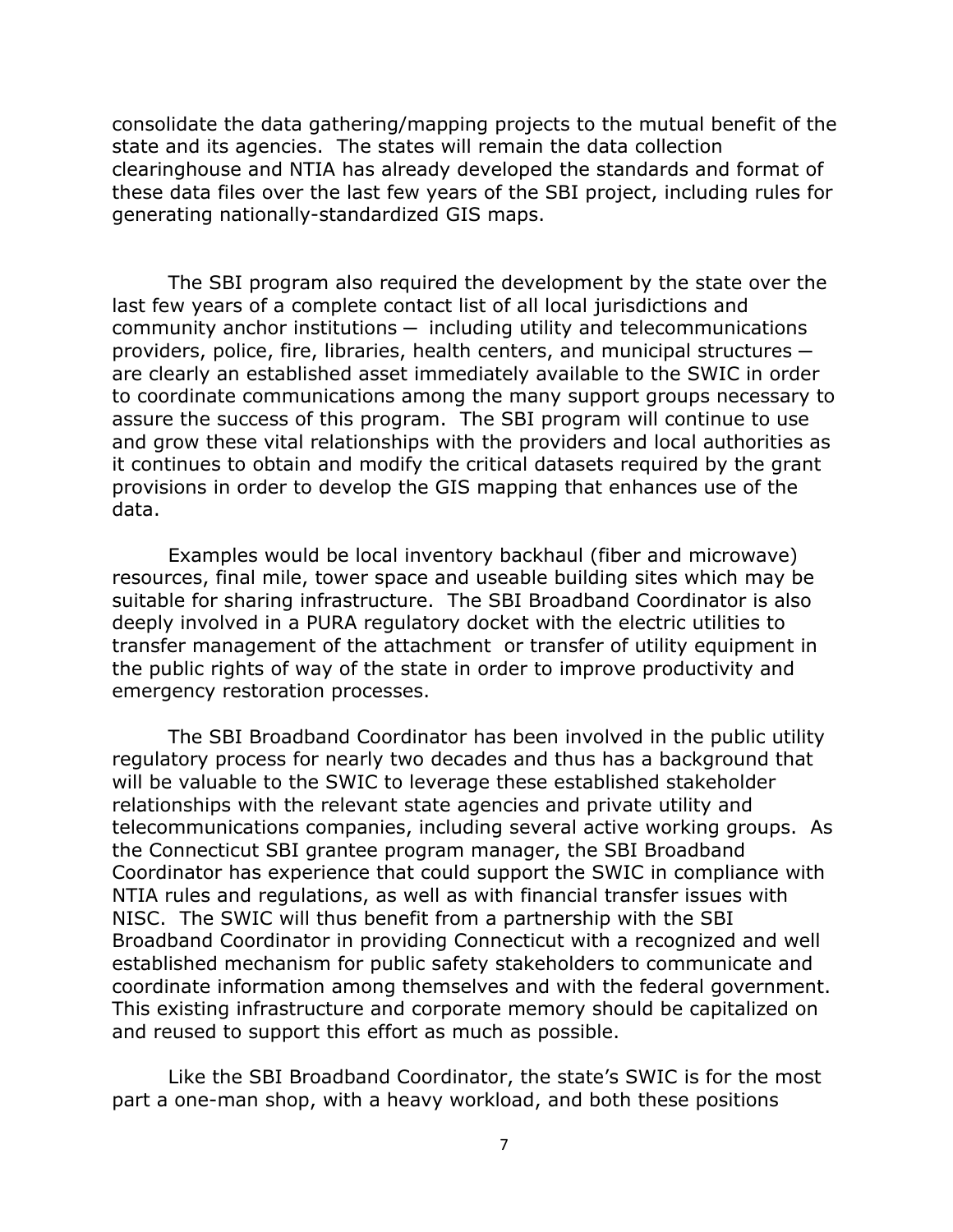function as a "coordinator" between the people working on the CPSSDN planning tasks and the local jurisdictions. And, just like the SBI Broadband Coordinator, the SWIC will also play a role in planning and implementing a statewide outreach program to educate users and providers about the role of broadband, in this case targeting first responders and local governments preparing to participate on the state-wide effort to collect data and prepare for consultation with FirstNet. The SBI Broadband Coordinator has also already engaged in drafting the state's strategic plan and could assist the SWIC in revising the existing SCIPs to include broadband infrastructure and processes, including organizing the planning phase so that they can work with facts and not just assumptions.

Should this process require the use of third party consultants, the SBI Broadband Coordinator has recently used such services for purposes similar to those the FirstNet project will probably require and recommends that these should be brought in at the very beginning of the planning phase along with all local jurisdictions so that they can benefit from those planning activities and understand their role in the entire process. Some of these entities will be utilities and telecommunications providers are critical entities that will own a great deal of infrastructure facilities that could be integrated into the system design phase, and consequently, will need to be included into the revised governance model. There may be the formation and use of public/private partnerships required by the deployment of the nationwide public safety broadband network, and the SBI Broadband Coordinator could assist the SWIC in developing those MOU or contractual arrangements.

The SBI Broadband Coordinator actively participates with the SWIC in his management duties on behalf of the Governor's Emergency Planning and Preparedness Initiative (EPPI) in developing new permanent standards and operating procedures for emergency response in the state, better manage utility infrastructure restorations, and will conduct a 4-day statewide exercise scheduled for late July 2012 to include a wide variety of representatives from local, state, federal government, and private sector public safety entities. Broadband issues impact several aspects of the state's EPPI and the SBI Broadband Coordinator must interact and coordinate with the many elements of that project.

The fundamental goals of the Governor's EPPI are to :

To enhance the existing State Response Framework and local plans to create more comprehensive planning to identify in detail multi-agency, multi-jurisdictional response and coordination actions, roles and responsibilities;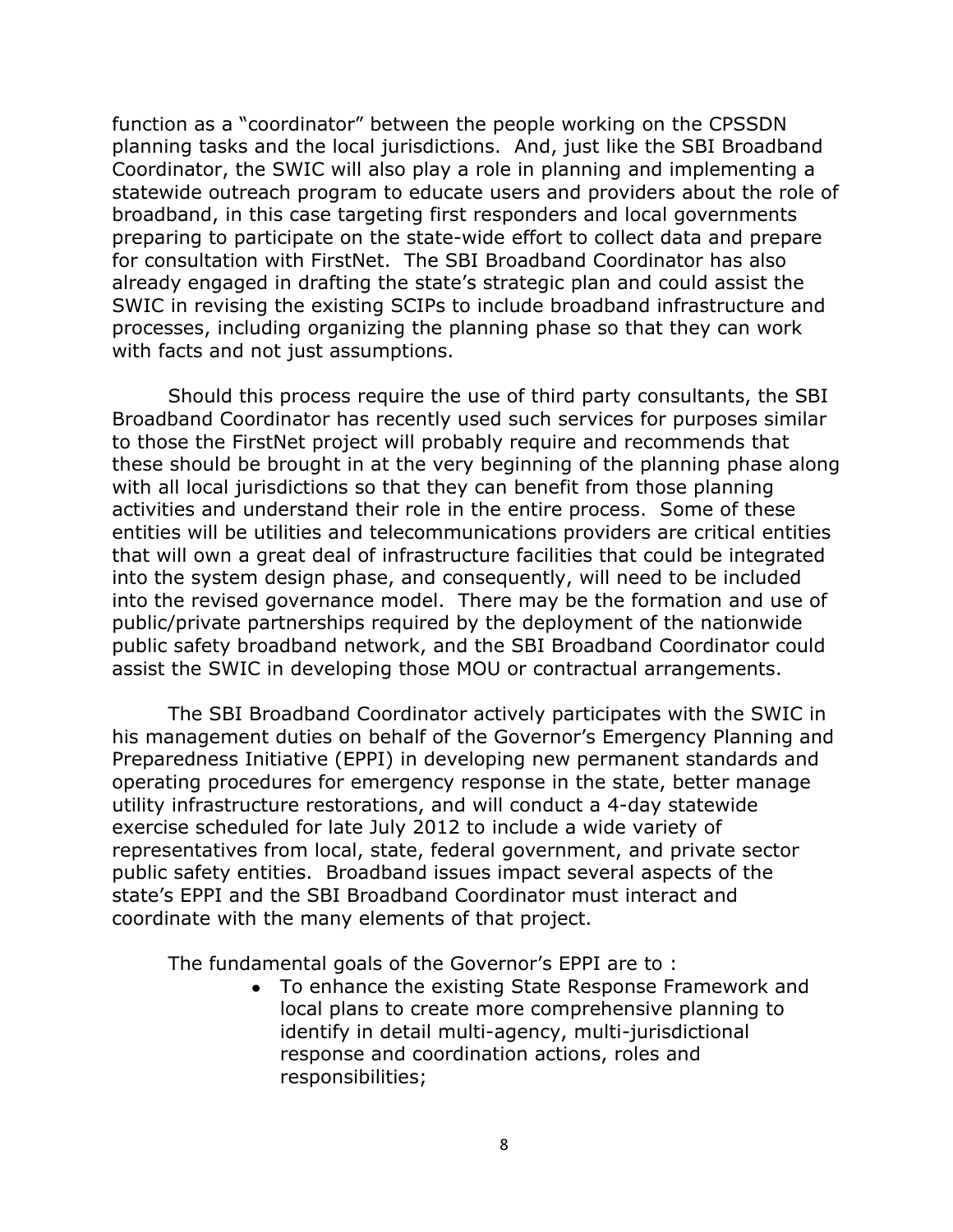- To increase the quality of communications between local and state governments and utilities during emergencies; and
- To increase utilities' interface with Connecticut emergency management systems.

Accordingly, the SBI Broadband Coordinator is a member of several workgroups formed as elements of Governor Malloy's Emergency Planning and Preparedness Initiative (EPPI), which has been established with state, local and private entities working together under the leadership of the state's Department of Emergency Services and Public Protection/Department of Emergency Management and Homeland Security (DESPP-DEMHS) Statewide Advisory Council to enhance emergency plans, preparedness and training at every level.<sup>9</sup>

This work will culminate in a Statewide Exercise during July 28-30, 2012. Notable among the working groups supporting that exercise, in addition to the public safety interoperability working groups headed by the SWIC, are the Multi-Partner Energy and Utilities Policy Working Group, combining Emergency Support Function (ESF) 2 (Communications) and ESF 12 (Energy) leadership and subject matter experts, as well as the Exercise and Planning Preparedness Initiative - Technology Work Group, which is

<sup>9</sup> *See* William J. Hackett, State Emergency Management Director, DEMHS/DESPP, Action Plan, January 3, 2012, noting that in the aftermath of Tropical Storm Irene and the October Nor'Easter, the Witt Report noted that :

 $\overline{a}$ 

public sector emergency response planning at the state and local levels does not adequately focus on actions needed in a significant power outage and assignment of responsibilities in mitigation, preparedness, response, and recovery in utility disruption events. State and local plans call for reports from power companies, but do not [specifically] address multi-agency actions or coordination needed to address energy disruption.

- Improve information-sharing during an emergency between state and local officials, and our utility providers;
- Provide clear, specific guidance on the inter-related roles and responsibilities of state and local officials, and the private sector, including utilities, in mitigation, preparedness, response, and recovery, particularly in utility disruption events.

**<http://www.governor.ct.gov/malloy/cwp/view.asp?A=4010&Q=493690>**

DEMHS/DESPP outlined a process for improving the State's planning and preparedness, particularly with regard to large scale power outages. The purpose of this work is to: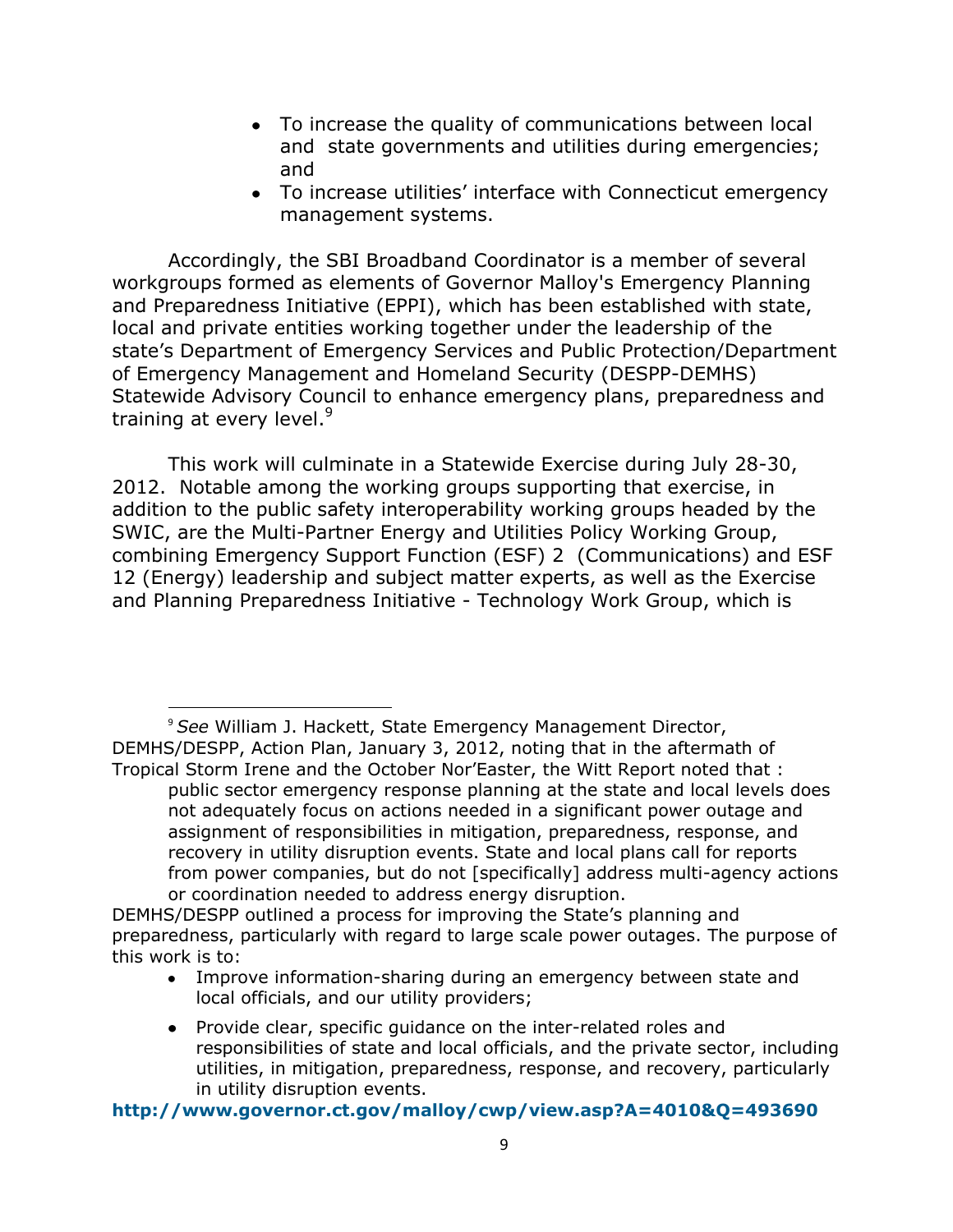addressing the state's initiatives regarding GIS data collection and mapping,  $^{10}$  and the state's WebEOC system upgrades.  $^{11}$ 

These groups are also charged with exploring a cross-agency enforcement team with the Department of Energy & Environmental Protection (DEEP) and PURA (the state's official SBI grantee) instead of creating a brand new division to better utilize existing resources, and investigating handling management and administration of poles and wires as part of an enforcement team. In order to improve information-sharing during an emergency between state and local officials, and the utility providers, the working groups will provide clear, specific guidance on the interrelated roles and responsibilities of state and local officials, and the private sector, including utilities, in mitigation, preparedness, response, and recovery, particularly in utility disruption events. As earlier noted, the SBI Broadband Coordinator has worked with PURA for nearly 20 years in the utility regulatory area and thus can provide liaison and negotiation activities for this new NTIA project.

The SBI Broadband Coordinator was involved in the initial structuring of a successful BTOP grant to the Connecticut Department of Information Technology (DOIT), now the Bureau of Enterprise Systems and Technology

 $10$  Connecticut, coordinating with the Federal Geographic Data Committee (FGDC) and the National Spatial Data Infrastructure (NSDI), has joined many states that have moved to development of a common framework for management of their geospatial data. Geographic data are essential to many operations, yet they are expensive and time consuming to produce. Many organizations need the same basic geographic data for their applications and spend precious resources duplicating existing data sets. Others go without data because they cannot afford the production costs. Furthermore, when an application or problem covers more than one jurisdiction, it is often difficult to find and combine existing data. The state is now focused on providing a reliable, standardized source for commonly needed and used geographic data themes, which will prove very useful in monitoring and disseminating information concerning the PROW and its elements, especially in times of emergency.

 $11$  WebEOC is a customizable web-based application that allows agencies to communicate and coordinate response and recovery operations in a secure, realtime, online environment. It allows state, municipal and federal agencies to share information during an emergency and provides a common operating picture for all, enhancing situational awareness and improving interoperable communications. The Connecticut Department of Emergency Management and Homeland Security DEMHS, along with multiple state and local partners, developed this web-based application to mirror the way emergency management preparedness, response and recovery are conducted at the municipal, regional and State(Emergency Operations Center (EOC)) levels.